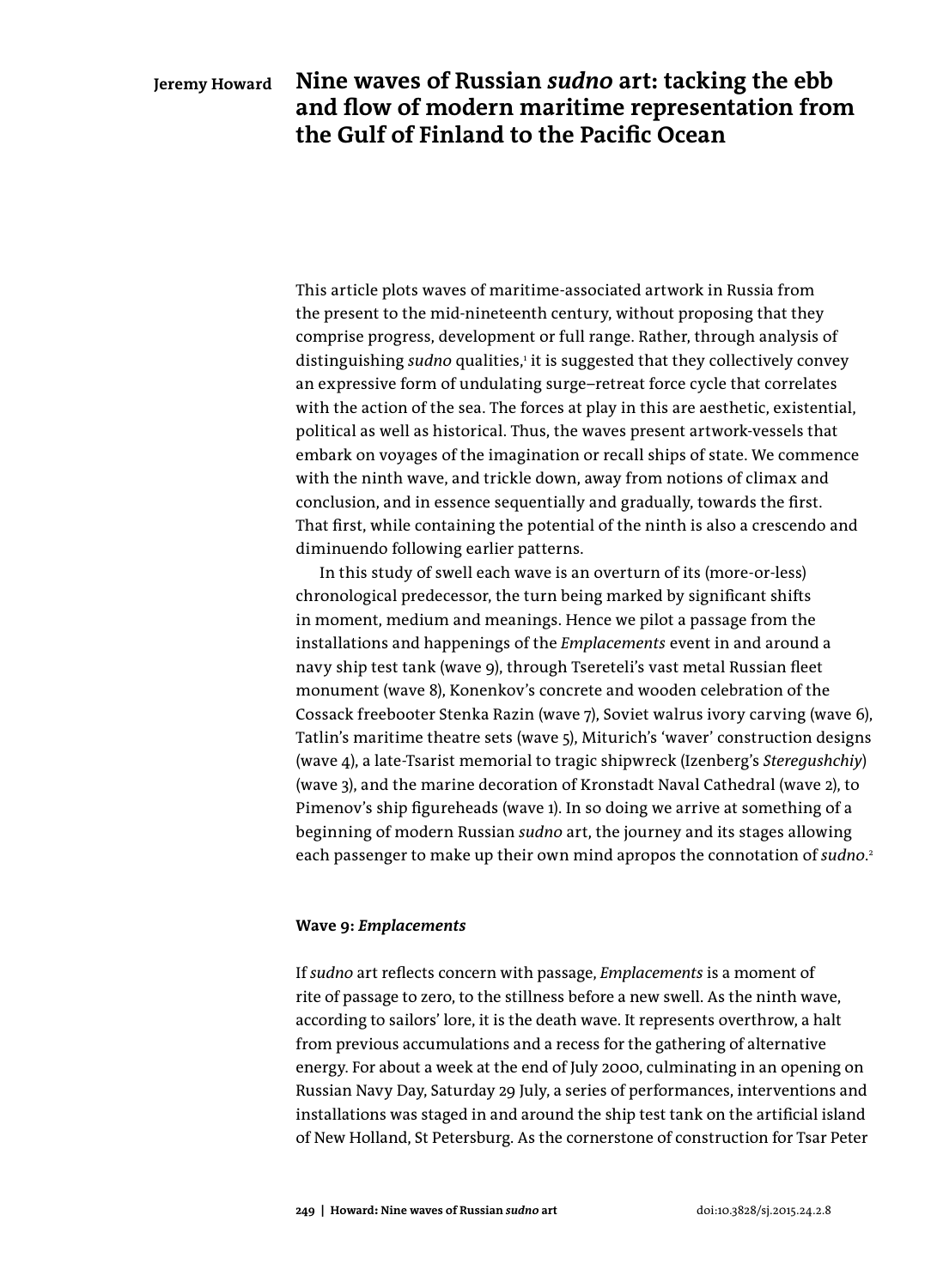**1. Oleg Zhogin,** *Red Crossing***, 2000, painted metal and paper books.** *Emplacements***, New Holland, St Petersburg**  (photo: Jeremy Howard).



the Great's northern fleet, which was to turn Russia into a global maritime power, the choice of New Holland for *Emplacements* was highly symbolic. From the early eighteenth century the island had been the place where the timber for the new Russian navy's ships was prepared, sorted and stored; where the naval prison was sited; and where, towards the end of the nineteenth century, Dmitry Mendeleev had initiated a marine laboratory which included a 9-metre deep concrete water tank and canal for experiments on ship design and technology. It was here then, almost exactly one hundred years earlier, that Russian ironclad and armoured cruiser design had been accelerated, purportedly to protect Tsarist interests around the world. It was fittingly ironic that *Emplacements* was commenced by Roxane Permar, an American, a woman, 'launching' from the site a flotilla of tiny paper boats comprised of 'hardcopy' emails concerning the transnational planning of the ephemeral collaborative art project. Permar also recorded interviews with engineers who had worked in the test tank and had their 'reminiscences' broadcast as a work of sound art from the control booth of the tank during the vernissage.<sup>3</sup>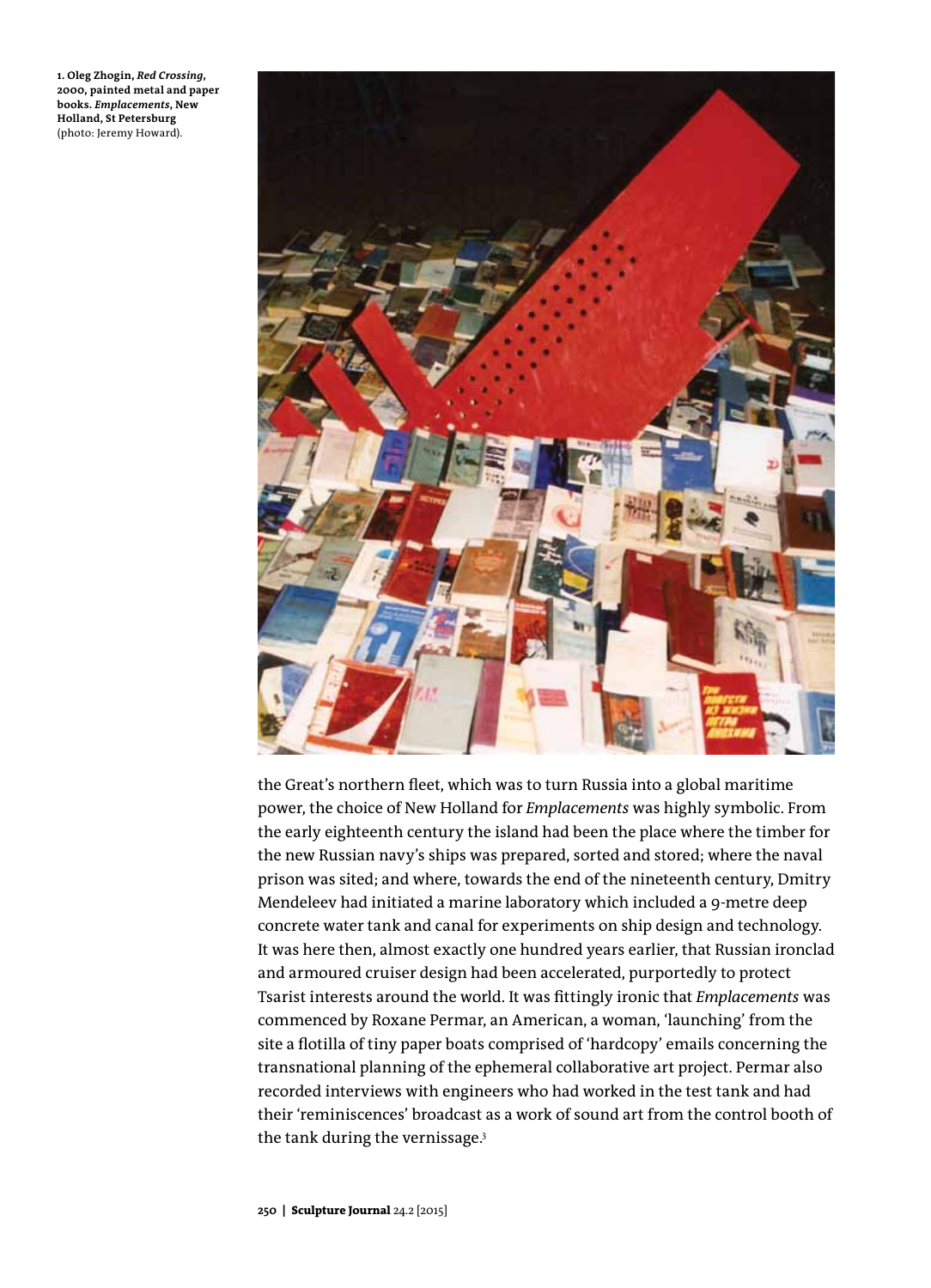Visitors flocked to see, hear and participate in the art-happenings on this previously off-limits Romanov and Soviet military base. Given the location, many (though by no means all) of the individual projects were marinethemed and politicized. One of the first encounters for the public was with Oleg Zhogin's *Red Crossing* (fig. 1). On the floor of the tank's laboratory the stern of a red ship (a flat, painted, metal cutout) protruded diagonally from a loosely rectangular sea of books. Set overlapping one another in imitation of waves, the books appeared to be swallowing the sinking ship, its bow seemingly already vanished below their rippled surface. The books comprised mass-produced late Soviet political literature, prominent in the first line of which, at least while I attended, was Dmitry Gusarov's *Three Tales from the Life of Pyotr Anokhin* (1974), about the Karelian Bolshevik martyr, with its flaming yellow and red cover, and *Soviet Motherland* [*Rodina Sovetskaya*] *1917–1987*, the fifth and final edition of the post-Stalin Soviet Communist Party's interpretation of Soviet history. The latter featured an arcing white dart dissecting a red ground, this representing the titanium *Monument to the Conquerors of Space* (Andrey Faydysh-Krandkievsky, Moscow, 1964). With its evocation of the diagonal thrust of a Soviet spaceship, the rather battered soft cover of the book made a stark juxtaposition with the similarly angled sinking red steamship behind it.

While *Red Crossing* marked the culmination of Zhogin's seven-year period of book assemblage art, other pieces at *Emplacements* also contemplated drowning and passage to new times, spaces and altered states of consciousness. Nearest to *Red Crossing* was a different red ship.4 Placed on a workbench, the shiny greenish surface of which appeared to represent a placid sea, this was a crude model cargo vessel with a stern and prow covered in waffle-fabric, midship adorned with lit candles and, in place of a funnel, a cylindrical bowl filled with water and several goldfish. Next to this postmodern take on the votive ship were what observers could have assumed were two corpses covered in white lace fabric on mortuary trolleys. In fact under the fabric were two model test boats from the tank, the length and breadth of which accorded with human dimensions. Atop a bench at the prow was placed a television monitor on which played a video featuring two heads of young women in embroidered lace scarves superimposed against murky, rippling waters (of the River Neva). This was Gail Pearce's installation *Sleeping Beauties*. Turned into 'brides', the intention was to have the women-boats appear asleep and then awaken, as if revitalized by the power of the river. According to Pearce, their awakening signified a critical but largely unnoticed effect of *Emplacements*: 'It seemed to me that the closed New Holland site was opening and awakening because of the national and international artists working there … I filmed [the Neva] to represent the source of energy which would bring the site to life … however, the audience saw the princesses as corpses.'5

Two of the remaining artworks at *Emplacements*, both of which utilized the ship test tank, are worth noting for the purposes of this article. First came Oleg Yanushevsky's *Letter on the Water*, which comprised the artist riding the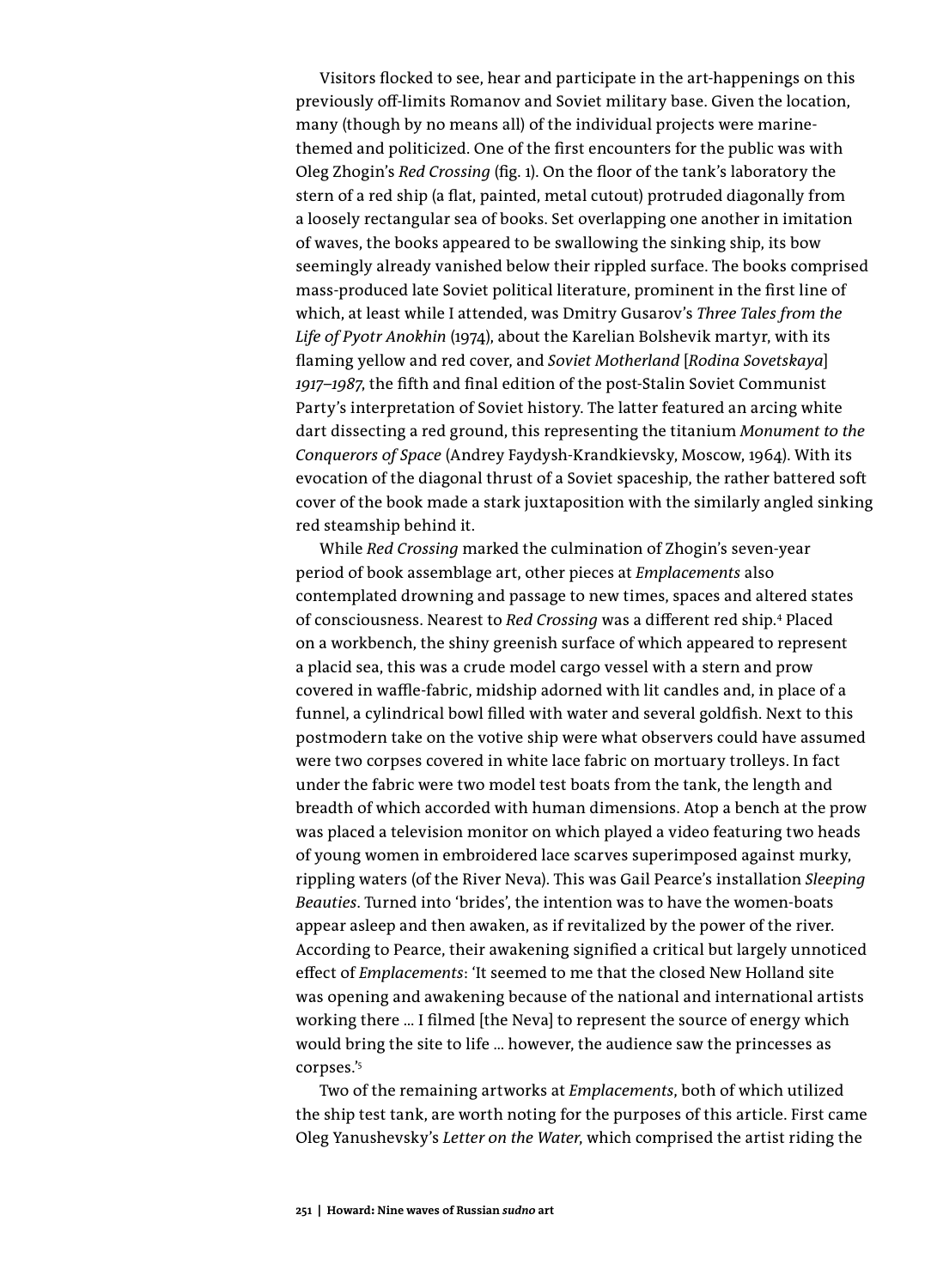waves of the test tank on one of its experimental craft and simultaneously writing transient poems, using flour, butter and whipped cream, on the water's polymer-coated surface. Second was Ludmila Belova's *Presence* which, contrary to Yanushevsky, sought not to disturb the absolute stillness of the tank's water 'with its feeling of being a plastic film disguising its nine-metre depth' (fig. 2).<sup>6</sup> Instead Belova utilized and challenged this visual illusion by placing three lifebuoys on the water's surface. On each of these she fixed eight life-size hands made out of white plaster from which fabric imitating sleeves trailed down into the oily and turbid 'green' water. Clinging to the ring of each lifebuoy, the four pairs of hands suggested shipwreck and drowning, with only a forlorn hint of attempted survival. As the visitors passed by, confined to and directed along the dark narrow walkways either side of the tank, they were confronted with a display that was simultaneously suspended hope, vain hopelessness and ghostly succumbing. Here then the passage of the ninth wave was epitomized. Inevitably it was both intrinsically linked and an obverse to that which had gone before.

# **Wave 8: Zurab Tsereteli's** *In Commemoration of the 300th Anniversary of the Russian Fleet*

While the disparate body of ephemeral *sudno* works by multiple artists at *Emplacements* suggested crash, dispersal and spent force, they also had a latency which anticipated an alternative regeneration. For all its triumphalism, great height and exposed site, no such signs were visible in Tsereteli's monument to the founder of the Russian navy, Tsar Peter I. When it was erected on a specially created platform island at the confluence of the Moskva River and Vodootvodny Canal in Moscow in 1997, this gargantuan 98-metre tall artwork was the third highest sculpture in the world. At around 600 tonnes (not including the c.1400-tonne pedestal) it was also one of the heaviest (fig. 3). If the concept of *Emplacements* had been the creation of site-specific art and yet it had turned into a form of post-industrial eulogy, the Moscow statue was a work of industrial artifice celebrating naval ambitions realized in a pre-industrial age many hundreds of kilometres distant (and not least through the very creation and functioning of the New Holland ship timberyards). With a St Petersburg foundry being the manufacturer of the main parts, Tsereteli's sculpture was built from stainless steel, bronze and copper. It features an 18-metre figure of the Tsar in Roman legionary garb piloting his *sudno*, a disproportionately small, single-mast vessel, atop a bulbous tower of oversized volutes and billowing sails out of which project 14 rostra. Sporting 15 heavy bronze St Andrew's flags free to blow in the wind (as Russian navy ensigns), the whole stands atop a low pedestal from which spill fountains of water intended to suggest waves made by a ship passing through water.

Replete with 'antique' figureheads on the lowest rostra, imperial double-head eagle on its main prow, gilded scroll in the Tsar's upraised right hand, model neoclassical architecture on the *sudno*'s deck, and tiers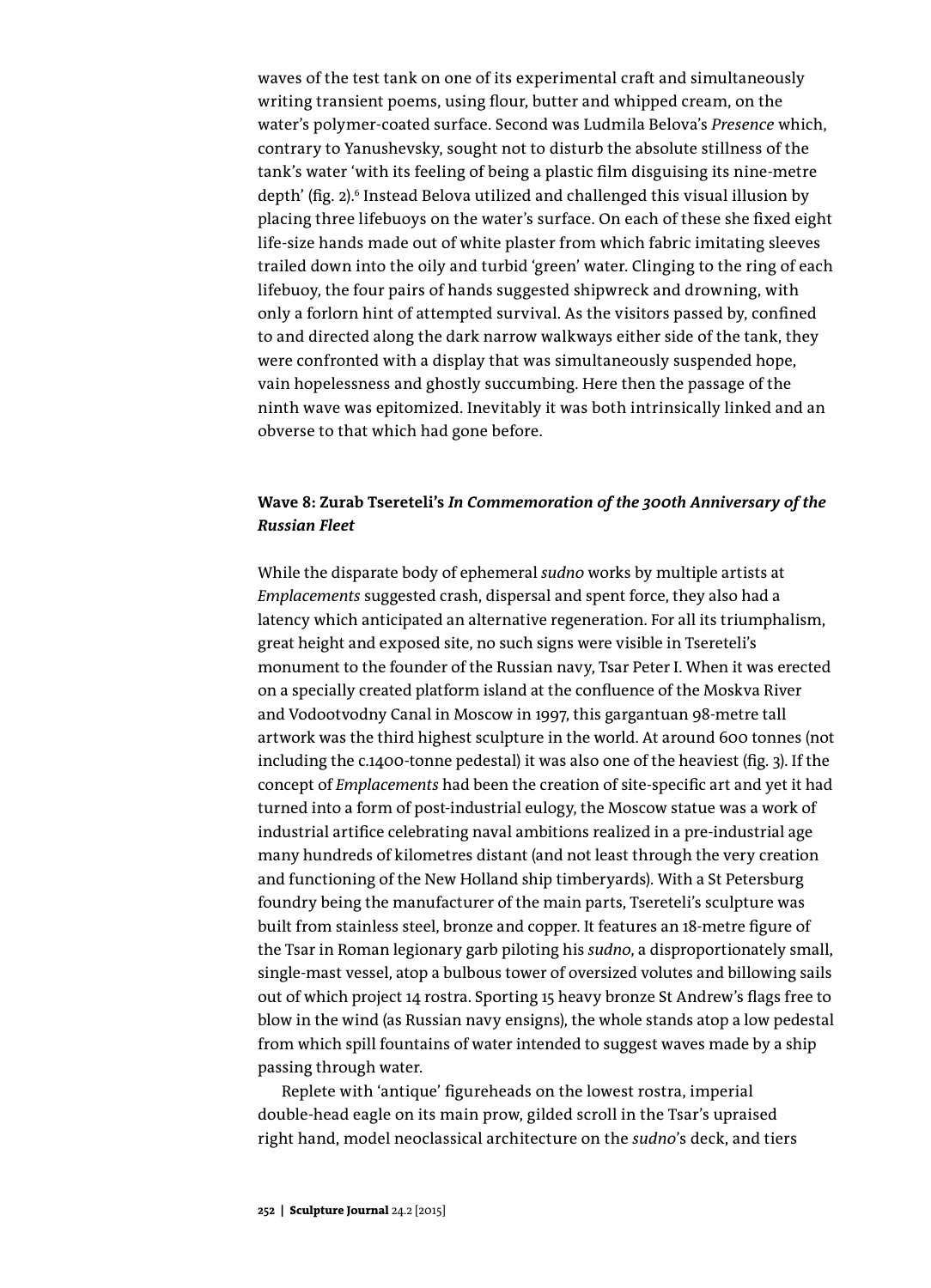**2. Ludmila Belova,** *Presence***, 2000, lifebuoy, plaster and fabric.** *Emplacements***, New Holland, St Petersburg** (photo: Ludmila Belova).



of wavy-folded sails on the mast, Tsereteli's structure is a provocative, eye-catching and kitsch salutation to bygone ages and vision. Its brash eclecticism makes it the flagship of post-Soviet Moscow's 'Luzhkov style'.7 In 2010, immediately after Yuri Luzhkov had had his eighteen-year incumbency as mayor of the Russian capital brought unceremoniously to an end, given the questions of 'taste' and 'era' sparked by the monument, serious debates began about its removal. Agreement could not be reached on any alternative locations. This massive, static *sudno* is going nowhere fast.

The stationary sculptural commemoration of the late seventeenth-century inception of the Russian fleet by the young Russian Tsar then based in landlocked Moscow actually suggests multidirectional movement. It aspires vertically as it first seems to erupt from the water and then tapers to the crow's nest and flag at the summit of the mast. But, with its rostra pointing in different directions, it also heads north, south, east and west simultaneously. While this hints at the diverse origins of the fleet in the Azov and Baltic seas, it also conveys the grand geopolitical orbit of the Russian Federation and its predecessors, the Soviet Union and Romanov empire. Yet what is also articulated is a disproportionate, irrational assemblage that can only lead to extremely complex and irreconcilable navigational problems. As such, and with its proclamatory gesture of triumph over the waves and conquering of new worlds, it might be both compared and contrasted with monuments to great navigators (and colonizers) around the globe, not least those dedicated to Christopher Columbus (e.g. Barcelona, 1888, and San Juan, Puerto Rica, 1893), Leif Eriksson (e.g. Reykjavik, 1930) and Henry, Duke of Viseu (e.g. António Salazar's *Estado Novo* regime's *Monument to the*  Discoveries, Lisbon, 1939–60).<sup>8</sup> For all their own qualities of imperialism, these latter are certainly more evidently aimed in their respective seafaring directions.

**253 | Howard: Nine waves of Russian** *sudno* **art**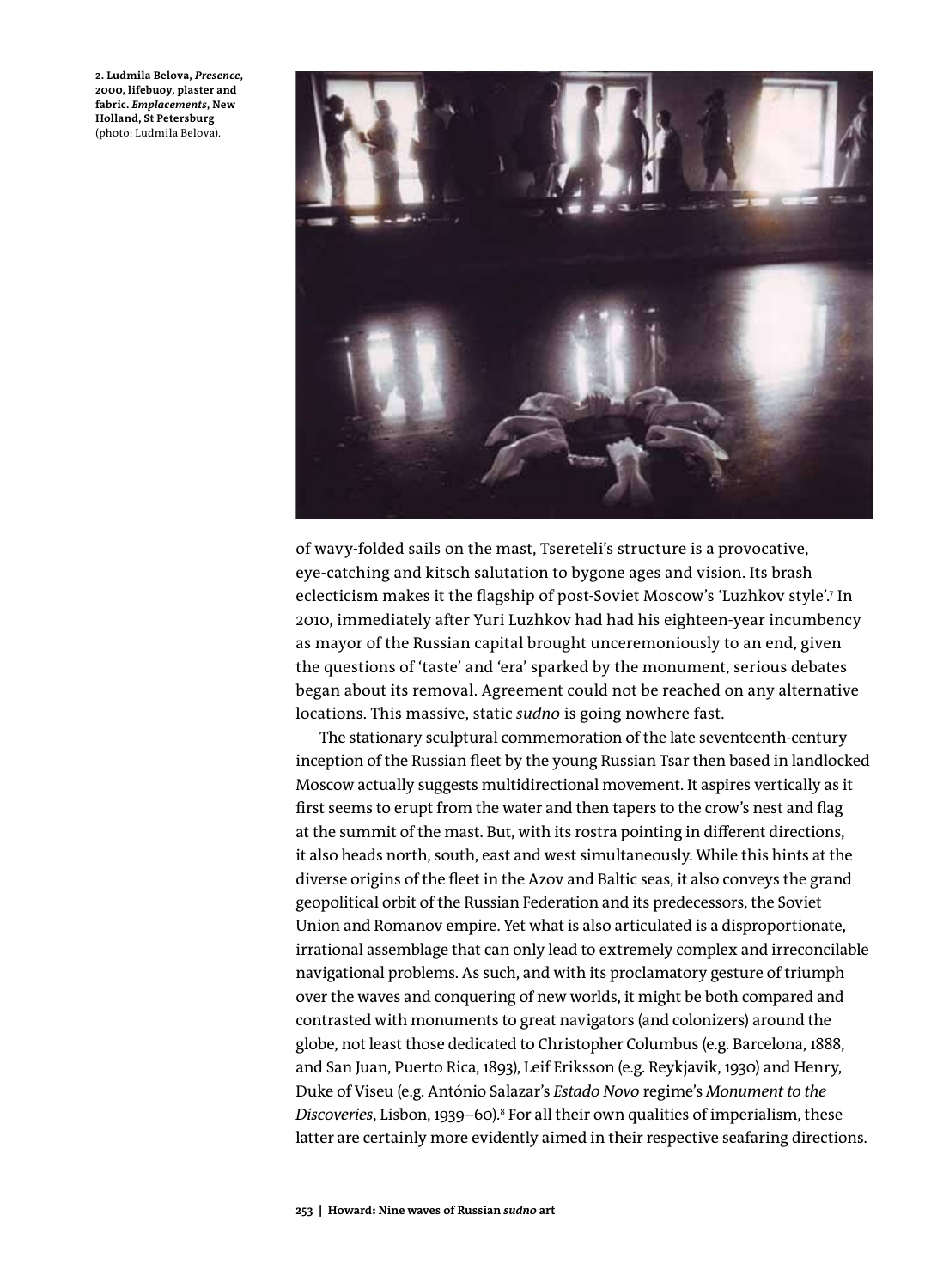**3. Zurab Tsereteli,** *In Commemoration of the 300th Anniversary of the Russian Fleet***, 1997, metal, concrete and water. Moscow**

(photo: Jeremy Howard)

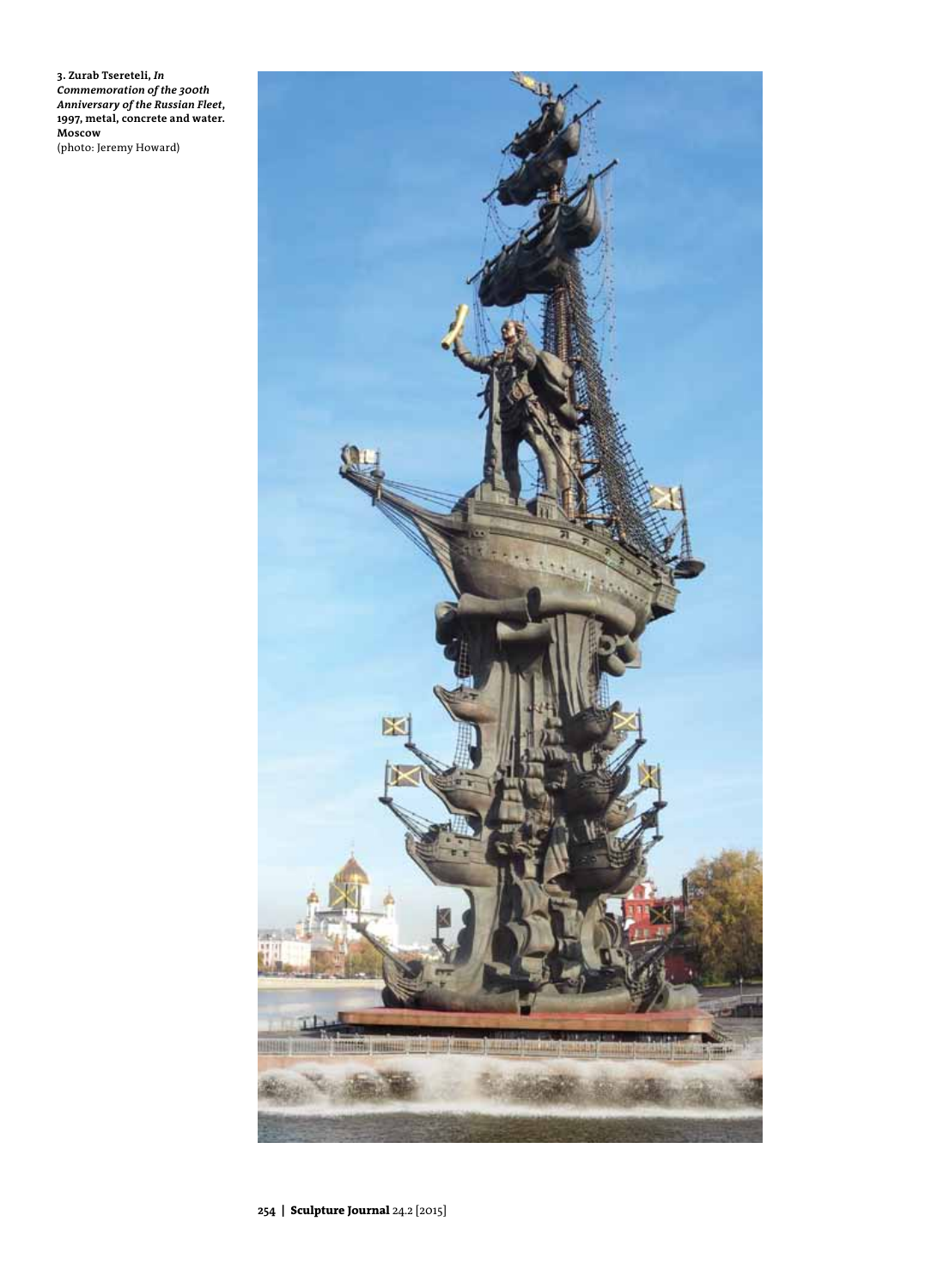Still, being an emblematic sculptural statement of naval prowess and imperial history at the heart of a metropolitan capital, the monument to Peter the Tsar-commander can also be seen to follow in the almost two-century wake of Trafalgar Square's Nelson's Column (London, 1840–43) and the plastic decoration of the Admiralty (St Petersburg, 1812–13), both of which were recognitions of victory over Napoleon.<sup>9</sup> As the zenith of Russian Empire Style design, the latter incorporated Ivan Terebenev's frieze depicting *The Establishment of the Fleet in Russia* over its main portal. In the centre of this multi-figured nautical relief, Peter, in Roman dress, holds out his right hand to accept the trident from a wave-riding Neptune.

Stephen M. Woodburn has noted that around the time of the creation of *Russian Fleet*, 'Tsereteli seemed to embody a New Russian aesthetic, corresponding to the gaudy ostentation of the "New Russian" nouveaux riches'.10 According to Sergiusz Michalski, Tsereteli was then a 'sculptural entrepreneur' who, in 'espousing a lurid, baroque figurative style', bucked the contemporary trend (particularly in certain parts of Europe) for non-figuration and temporary or immaterial counter-monuments.<sup>11</sup> Yet for all its seemingly anachronistic triumphalism, *Russian Fleet* is polysemous. It might even be considered a work of national atonement and/or conspicuous postmodern critique. Irrespective, it shrieks impurity and was created in a period of major reassessment and realignment of political direction by one of the largest states in the world. That it should commemorate western-oriented autocratic royalty at the hub of a newly created federal-presidential republic spanning much of eastern Europe and Asia signifies eschewal of the previous seven decades of Soviet monumental art. As is well known, those decades had seen the large-scale erasure of Romanov memorials and their replacement by huge statues of the Soviet Communist Party vozhds Vladimir Lenin and Joseph Stalin. The erection of the figural *Russian Fleet* monument signalled re-engagement with the monarchist past. Is it irrelevant that this is essentially a process of vacuous rehabilitation and that the colossal, caricatural sculpture harkens darkly to the expression of cult of personality that both the oppressive Soviet and Romanov regimes exploited in order to proselytize their grotesque systems of power and control? One could argue that its sense of pastiche, Disney-like playfulness and quality of tourist-draw make it equally manipulative, cynical and sinister. Let us posit instead that this eighth wave is not solely comprised of Tsereteli's crest but that it might also contain a latent and imagined *Russian Fleet* countermonument that we ourselves are hereby creating and dedicating to Henry Farquharson and Stephen Gwyn, the brains responsible for the introduction and teaching of navigation in Russia at the turn of the eighteenth century.<sup>12</sup>

## **Wave 7: Sergey Konenkov's** *Stenka Razin and his Gang*

The tide that brought about Tsereteli's *Russian Fleet* is evidently swelling in the dilapidated concrete monument to Stenka (Stepan) Razin that has, since 1972, graced the embankment of the port of Rostov-on-Don, close to the site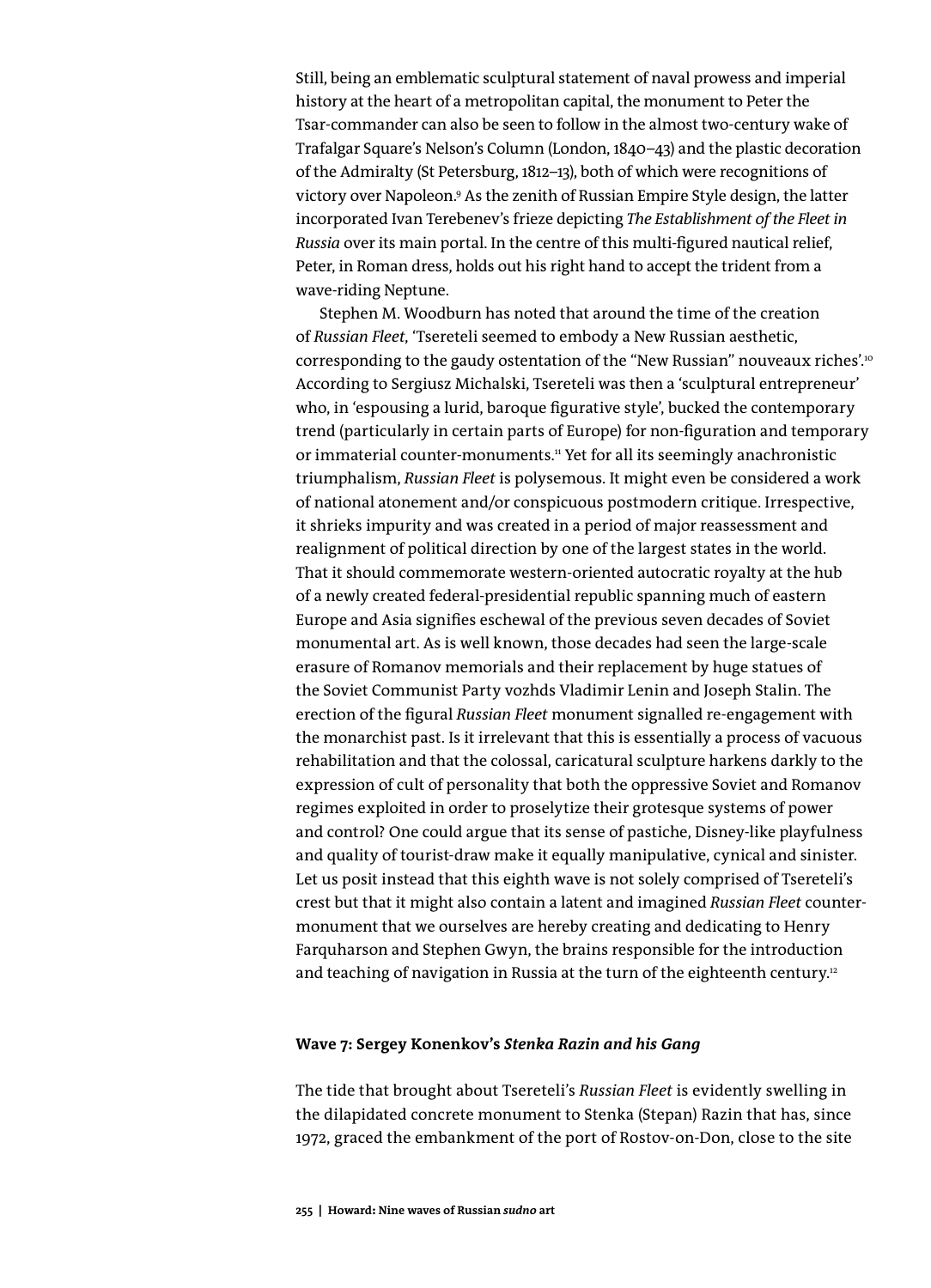of Peter's establishment of the first Russian naval shipyards at Azov.<sup>13</sup> Here six larger-than-life blanched figures are placed in groups of two around a flat elongated platform which is interrupted left of centre by the sweeping curves of the cantilevered prow of Razin's *sudno* and the waves through which it cuts (fig. 4). Facing the river, the giant figure of the Cossack ataman dominates the *sudno*'s deck and gestures with the tilt of his body and right hand towards the seated figure of the Persian princess before him. This, then, is the moment before Razin's furious and drunken sacrifice to the waters of the lover he had captured during his Cossacks' battle against a Persian fleet in the Caspian Sea in June 1669.14 As such it memorializes the little despot before the big despot, the freebooter's navy before the imperial navy. Missing its original bronze plaque, every spring the monument gets a new coat of whitewash.

The articulation of the *Razin* monument with its simplified cuboid and curved forms accords with the 1970s penchant for modified brutalism that Lobak was subsequently to most clearly express in his design, as a concrete open grand piano, for the Rostov Music Theatre. That this was also the Brezhnev era which ushered in a decade of Soviet gerontocracy was apparent in the commission of the monument as homage to the sculptor Konenkov, who died, aged 97, a few months before its completion. For the Rostov *Razin* pays tribute to what can be considered Konenkov's greatest work: his *Stepan Razin and his Gang*, created in 1918–19 as part of Lenin's supposedly socially transformative Plan for Monumental Propaganda. As the martyr-hero who had led the brutally suppressed 1670 Cossack and peasant uprising against harsh, Muscovy-led rule, Razin became a highly symbolic figurehead for the Bolshevik leaders in the wake of their seizure of power in 1917. Konenkov's original monument was erected on the site of Razin's execution (by quartering) on Moscow's Red Square, with Lenin giving a rallying speech at its unveiling on 1 May 1919. It epitomized and made manifest the significance of the Cossack for contemporary Russian



**4. Sergey Konenkov (and Leonid Lobak),** *Stenka Razin and his Gang***, 1972, painted concrete, Rostov-on-Don** (photo: Boris Mavlyutov)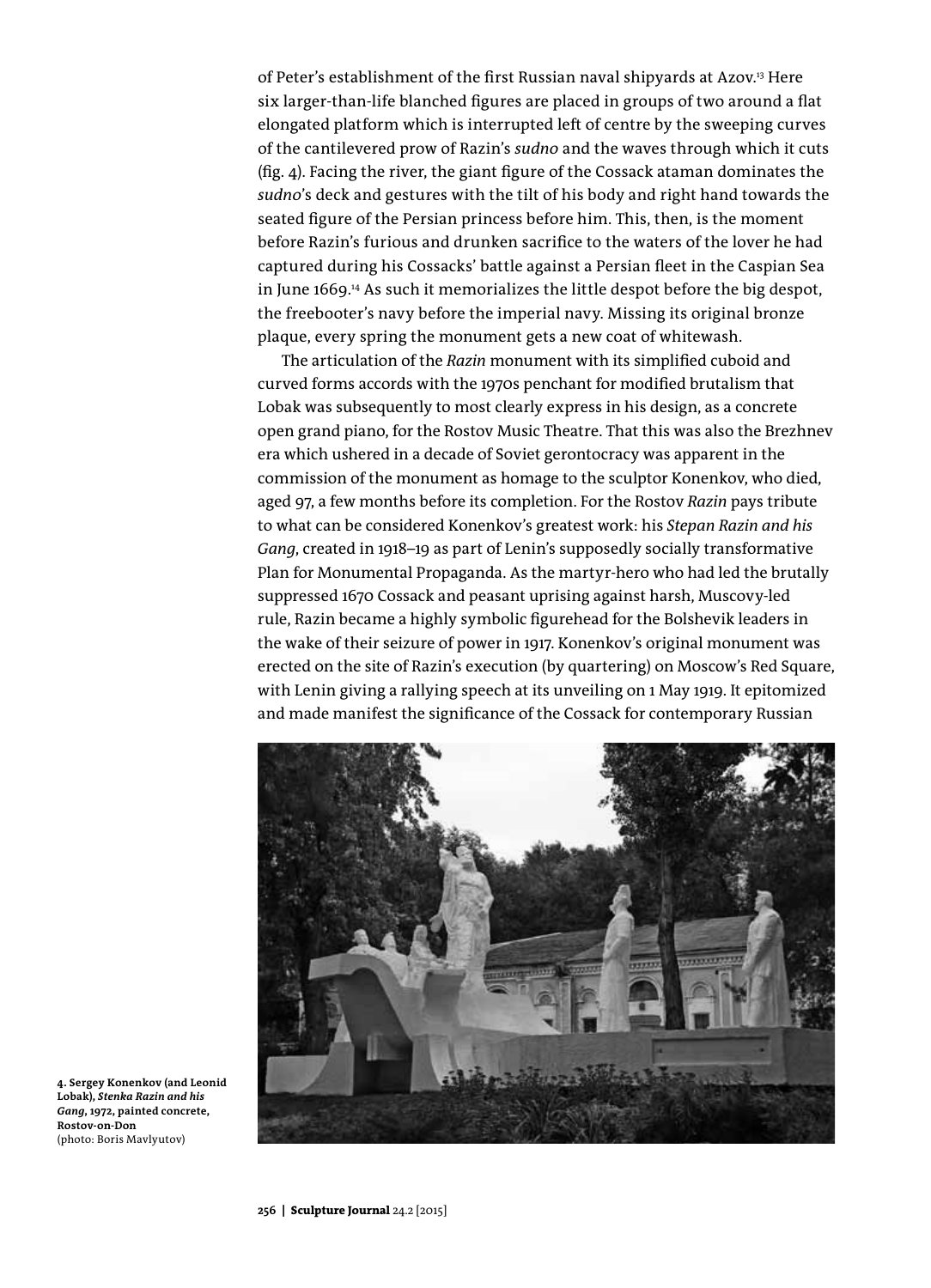

**5. Sergey Konenkov,** *Stenka Razin and his Gang***, 1919, wood and coloured cement. Red Square, Moscow. Contemporary photograph.** 

culture: leading Russian artists Vasily Surikov, Boris Kustodiev, Kuzma Petrov-Vodkin and Pavel Kuznetsov had recently produced major images of the wilful Razin on his *sudno*; the avant-garde poets Velimir Khlebnikov, Vasily Kamensky, Marina Tsvetaeva and Maximilian Voloshin wrote poems about his exploits and character;<sup>15</sup> and the first Russian film (*Stenka Razin*, 1908) had been about his sacrifice of the Persian princess as portrayed in a well-known folk song.

Of peasant origins himself, Konenkov's proximity to the folk, sympathy with the oppressed, feeling for polytheism and intrinsic love of music had been consistently expressed in much of his work since his days in art school in Moscow and St Petersburg. His *Razin* falls towards the end of a period of carving powerful wooden figures and busts of country folk and spirits. These included two heads of stoic Russian bargehaulers, the first more staunch than the second and seemingly the result of Konenkov surrendering himself for months at a time from 1915 to 'Razin … the lure of the unrestricted expanse of the Volga, the squeak of [oars in] rowlocks … to the image of the fearsome ataman'.16 Using men from the Don Cossack Regiment in Moscow as his models, Konenkov created a set of six roughly carved and painted

wooden figures 2.5 metres tall (fig. 5). Their primitivism makes them appear totemic. They were to be grouped around the recumbent painted plaster figure of the princess and erected on Red Square's Place of Skulls for about three weeks before their removal to Moscow's newly created First Proletarian Museum.17 The group embodied the tragic folk song, entitled 'From beyond the Island into the Main Stream', about Razin's sacrifice of the Persian princess.<sup>18</sup> According to Konenkov's contemporary and fellow sculptor Boris Ternovets,

the work was undoubtedly the most remarkable and strong of all those created in the revolutionary epoch … its epic strength is gripping … the faces of Razin and his gang breathe the breadths of Volga and a craving for freedom, brigandage and daring. Their conjoined poses, together with the barely marked folds of their clothes and their painted wood, speaks of the immense simplicity and polychromy with which the life of the folk is enriched.<sup>19</sup>

Their late Soviet Rostov incarnation whitewashes their primal urgency and reduces their effigy-like potency. At the same time this free interpretation is one of the more gracious monuments to its era and speaks volumes for the troubled waters traversed by the Soviet ship of state in the half century since its (and the original version's) inception.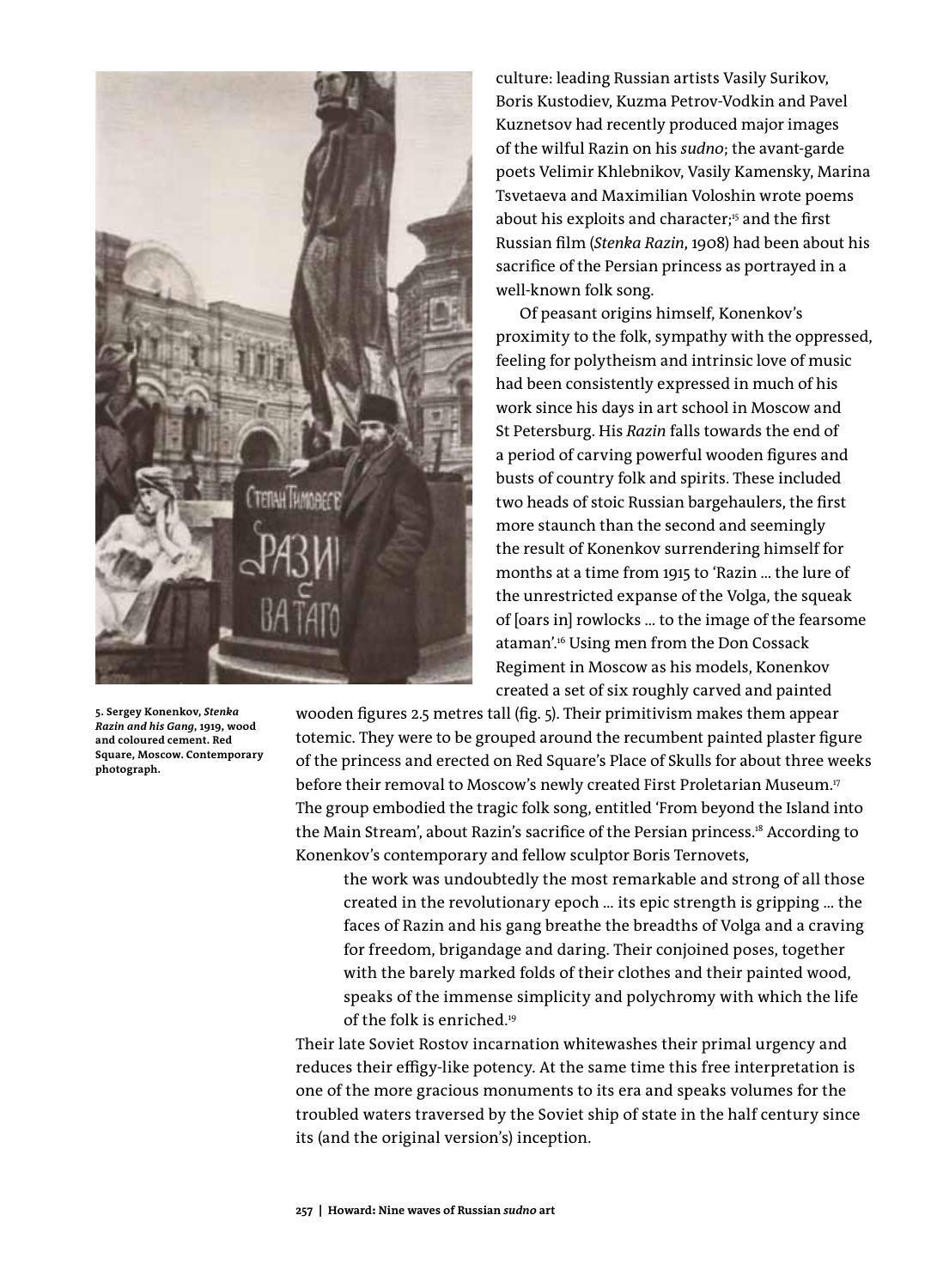#### **Wave 6:** *Submarine S-56* **and Mikhail Rakov's** *Aerial Reconnaissance*

Wave 6 deals with an artform and artist that have been largely submerged in the ocean of art history. In 1975 the S-56, an almost 80-metre long, 837-tonne, green and grey submarine was hoisted on to a reinforced concrete pedestal on the Shipping Embankment of the Golden Horn Bay in Vladivostok. On 9 May that year, in celebration of the thirtieth anniversary of end of the Second World War, it opened its doors as a museum. Seven years later, on Navy Day (25 July) 1982, it became part of the new Memorial Complex that marked the fiftieth anniversary of the founding of the Soviet Pacific Fleet. As such it was joined, among other works, by a multi-figural Second World War monument (by the sculptors Valery Nenazhivin and Nikolay Montach) with an eternal flame. In 1985 a 14-metre high obelisk in the shape of a sail blown in the wind and an accompanying anchor were added to the complex. They commemorate the 1860 founding of Vladivostok by Nikolay Komarov, a warrant officer in the Tsarist army. Right by the water's edge, this monument is said to mark the spot where Komarov, together with 30 troops, disembarked from the supply ship *Manchur* in order to establish the military outpost that was to become the biggest Russian port on the Pacific Ocean coast. A further addition to the complex occurred in 1995 when a 6-metre high Wall of Memory was erected behind and slightly above the submarine, running its length. With red wedge coping suggesting blood-soaked Soviet waves, it is adorned with multiple plaques bearing inscriptions to the some 7,000 Vladivostok citizens who died in the war.

Soviet sculpture is all too easily identified with gargantuan tendencies, not least with bronze, steel and concrete Stalinist monuments. But here, for this wave dealing with the mid-twentieth-century era, we can take another tack. The Central Navy Museum in St Petersburg has in its vast and rich collection a 39-cm long piece of *sudno* art. Carved from a walrus tusk or bone, it is a 1:200 scale model of Vladivostok's S-56 submarine. Made in 1956 by V. Sheremet, this ivory imitates the form of the S-56, with its cigar-shaped hull, conning tower, gun deck, hydroplanes and propeller.<sup>20</sup> Even the small portholes are appropriately etched along much of the length of the hull. Two questions arise. Why commemorate the S-56 and why in this way? The answer to the first is all to do with the defence of the Soviet Union and, most immediately, the immeasurably costly victory over the German-led Axis Powers in the Second World War. The S-56 was constructed in a Leningrad shipyard in 1936 and belonged to a series of 41 'Stalinets', diesel-electric submarines. Launched from Vladivostok in 1939, by late 1942 it had been requisitioned by the Soviet Northern Fleet. Patrolling the planet's most northerly waters over the next fifteen months, it survived numerous German bombings, and in reply torpedoed and sank four German ships. Awarded the Order of the Red Banner in 1943 and the Guards Title in 1945, it was decommissioned in Vladivostok in 1955.

The action seen by S-56 was in some respects anticipated in openwork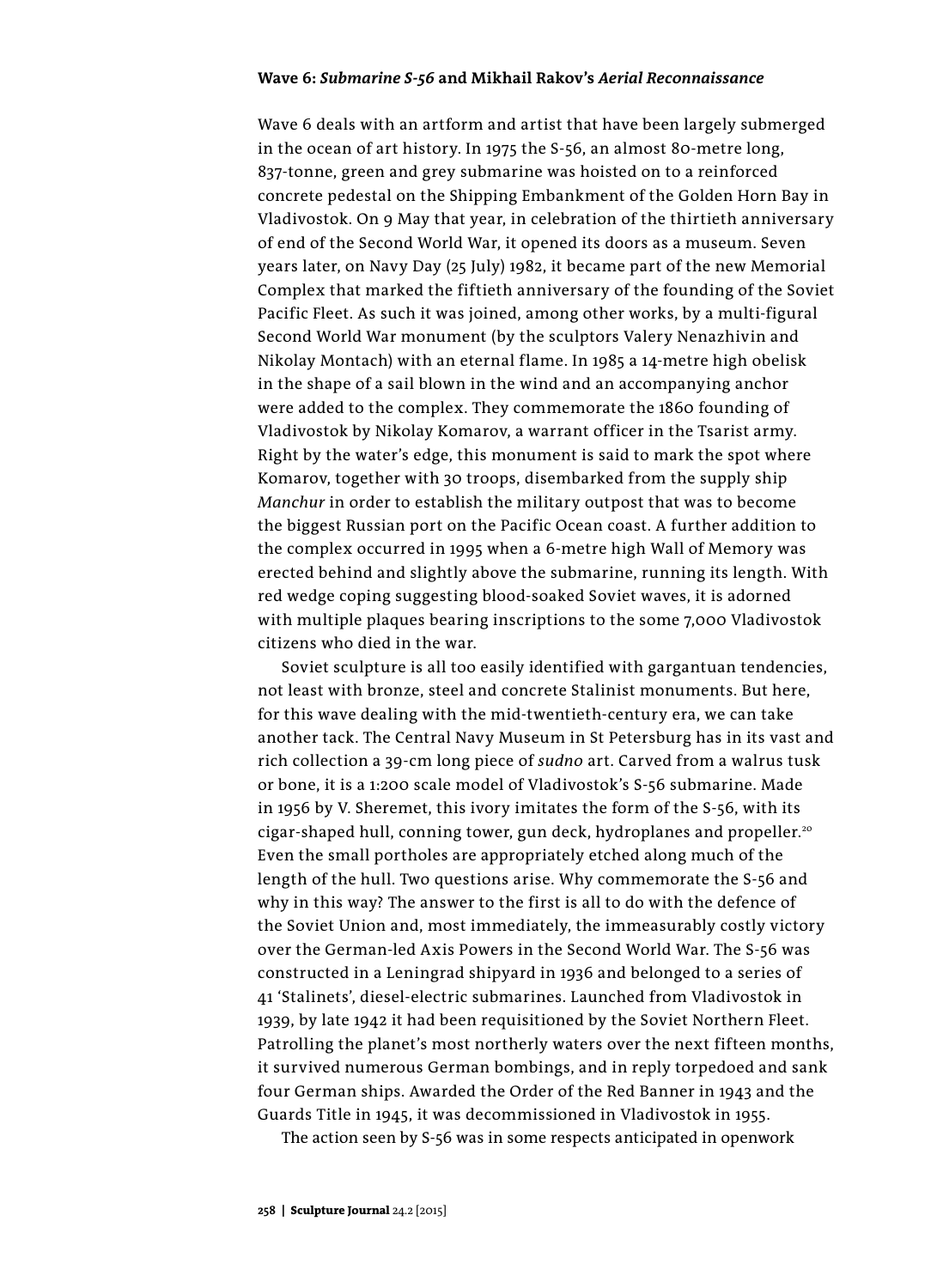

**6. Mikhail Rakov,** *Aerial Reconnaissance***, c. 1930s, walrus ivory. Whereabouts unknown.** 

ivory miniatures made by sculptor Mikhail Rakov in and around the 1930s. And through his work we can find answers to the second, 'why in this way', question. Examples included *Aerial Reconnaissance*, a pair of oval medallions (fig. 6). The first of these depicts a ski-plane, steamship and four basking seals. The second shows an airship, steamship and a family of three Arctic people, presumably indigenous Nenets. The latter wear thickly padded fur-trimmed and hooded coats, hold hands and wave flags. One of the elders carries a rifle slung over his shoulder. In essence, what Rakov is expressing is the exploration, settlement, opening up and defence of the Soviet Arctic. He might well also be celebrating the Arctic flights and development of the Soviet dirigible programme undertaken by the Italian explorer-engineer Umberto Nobile.

Around the time that Rakov made *Aerial Reconnaissance*, the leading Soviet art critic Anatoly Bakushinskiy published 'Small form sculpture', an essay in which he both recognized the prime significance of small-size art for the new Soviet citizen and lamented the lack of taste and skill present in the mass of work being created. Calling for a new style that synthesized archetypal primitivism with refined realism, artistry with function, he noted a (very) few signs of hope. Prominent in these 'islets in the ocean of talentlessness and uselessness that clogs our eyes and markets' was the work of Rakov:

an extremely talented virtuoso in most delicate ivory miniature art. With his reliefs he beautifully and thoughtfully revives and extends the traditions and styles of our northern, Kholmogory ivory carving. At the ['15 Years of Sculpture'] exhibition this was shown in his work dedicated to Arctic themes … these are not just individual pieces for they are also paradigms for ivory arts and for the artistic cooperatives of the north.<sup>21</sup>

Bakushinskiy felt that work such as Rakov's miniatures could effect a sea-change in the quality of 'small-form' art and thereby act as a 'powerful linchpin for the perestroika of consciousness through which our whole culture will be set to acquire new foundations'.<sup>22</sup> This understanding of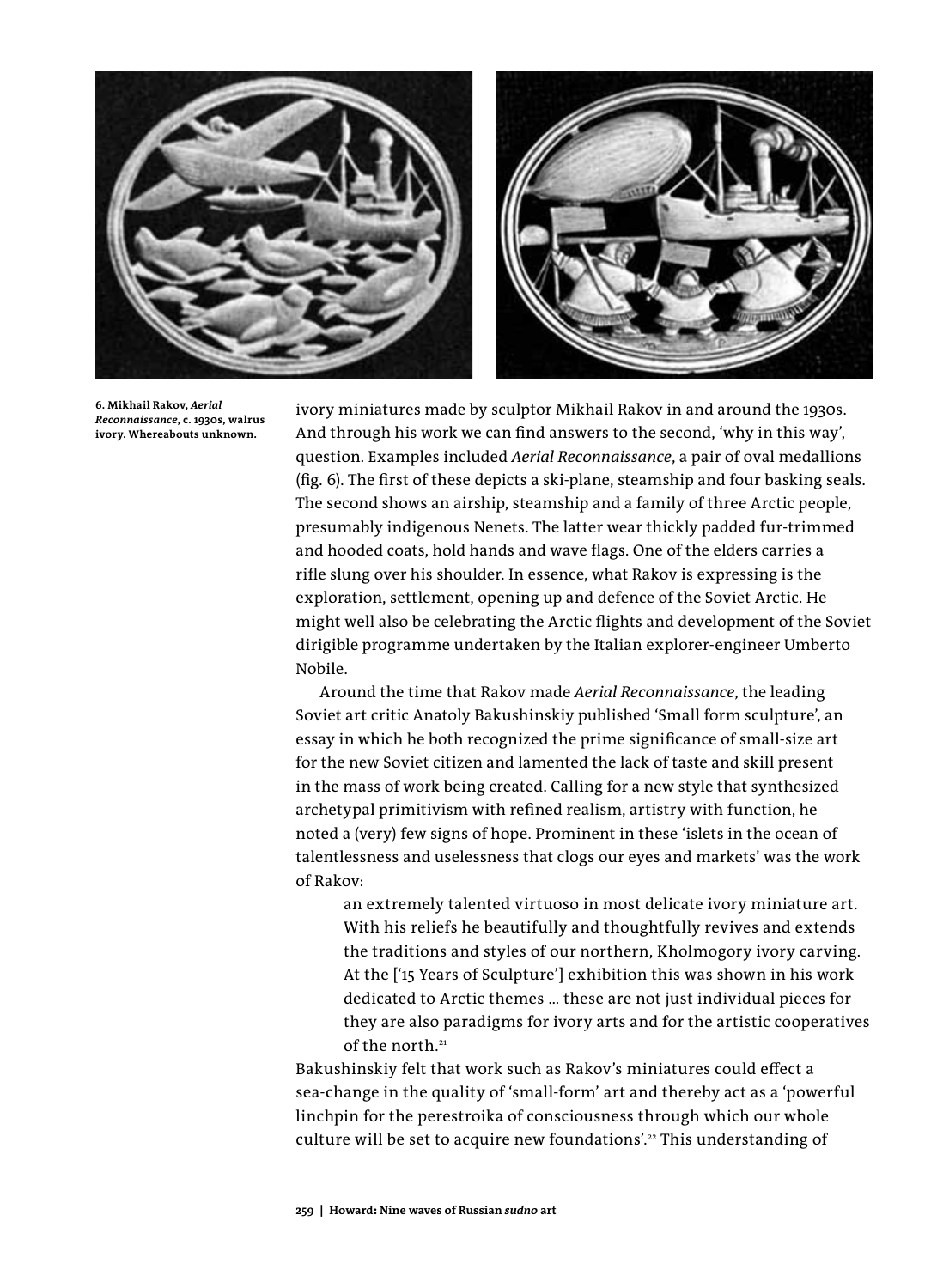**7. Vladimir Tatlin,** *We'll Not Give Up***, Act 1, 1935, set. Contemporary photograph.**



walrus tusk and bone carving as a building tool of mass culture was part of the reframing of Soviet art policy away from its earlier, more experimental forms and practices which, for the main part, had left the masses cold. It anticipated a 1934 decree from the Central Executive Committee of the USSR to develop the dying art of ivory carving in Kholmogory, a traditional centre for the craft close to the Northern Dvina River and White Sea coast at Arkhangelsk in the Russian far north. Alison Hilton has indicated how Kholmogory carving had developed from a folk craft to a form of highly regarded, court-patronized, luxury art in the seventeenth century.<sup>23</sup> With, for example, combs, brooches, caskets, small boxes, plaques and icons being created in engraved, relief and openwork walrus ivory, motifs moved from local flora and fauna to abstract forms, allegorical figures, portraits and genre scenes.<sup>24</sup> This blurring of the line between the urban and cosmopolitan, and rural and peasant skills and interests, was taken up by Rakov in his work.

Having grown up in Arkhangelsk, Rakov had trained in sculpture, painting and jewellery-making in St Petersburg from 1912. While working for Fabergé in the years leading up to 1917, he established himself as a miniaturist sculptor specializing in the use of precious materials. Shortly afterwards, in the midst of the Russian civil war, he returned to Arkhangelsk where, being employed as an organizer of handicraft production for the new regional economic council (Sovnarkhoz), he studied and became a master in ivory carving and scrimshaw. He was subsequently to advance this skill and craft in his many years of employment at VKhUTEIN, the Higher Artistic-Technical Institute in Moscow. Besides *Aerial Reconnaissance*, other miniature openwork sculptures by Rakov included a scene of fishing with a spear from a boat, as well as a variety of scenes depicting northern human and animal life. Thus the local nature and economy were represented in works of extreme refinement, which, for all their propagandist side, were also a serious embodiment of the desire for self- and communal improvement.<sup>25</sup>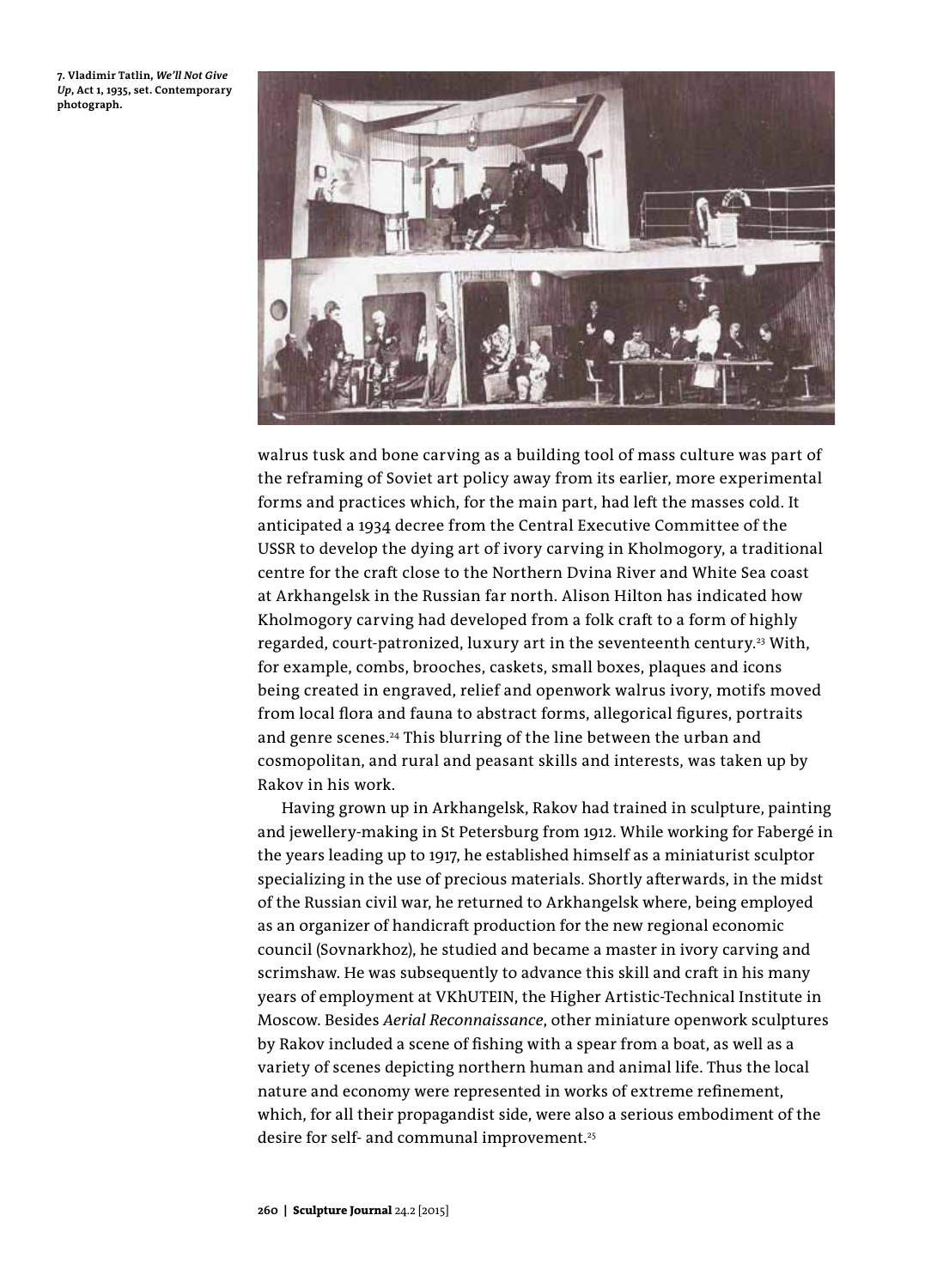# **Wave 5: Tatlin sets sail:** *sudno* **stage design –** *We'll not give up* **and the voyage through** *Zangezi*

If 'intensive ideological and artistic restructuring'<sup>26</sup> is evident in Rakov's miniature sculpture, it is equally evident if radically different in Vladimir Tatlin's marine-related stage sets of the early Soviet and late Tsarist periods. Both represent alternatives to the easel and the monumental as well as a move towards craft and design, and both embrace the organic and elemental. Yet unlike Rakov, Tatlin's turn to the material is also towards the machine. With his background as a sailor it was natural for the artist of assemblage and progenitor of constructivism to turn towards maritime technology. That this should develop, simultaneously with Rakov's creation of *Aerial Reconnaissance*, into a study in the means and dangers of navigation in the Arctic Ocean (i.e. in *We'll not give up*), was no coincidence. And that the nautical concern should be expressed through stage design was in keeping with Tatlin's lifelong persuasion for theatre work, as well as the contemporary move of leading constructivists such as Stenberg brothers into the production of socialist-inspired and agit-inspiring maritime sets. $27$ 

Essentially Tatlin's marine-themed theatre designs numbered seven: 7. *For those who are at Sea* (Boris Lavrenev, 1947); 6. *Captain Kostrov* (Aleksey Fayko, 1946); 5. *Fog over the Bay* (Isidor Shtok, 1945); 4. *Kronstadt* (*Spring of 21*) (Aleksandr Shteyn, 1940); 3. *We'll not give up* (Sergey Semenov, 1935); 2. Zangezi (Velimir Khlebnikov, 1923); 1. *Flying Dutchman (Richard Wagner, 1915).*<sup>28</sup> Comparing *We'll not give up* and *Zangezi*, we can see key development towards the figurative and communal and away from investigation of the elements of construction (figs. 7 and 8). *We'll not give up* premiered at the Moscow Chamber Theatre run by Alexander Tairov on 7 November 1935. Its production bore witness to Tairov's adaptation of his experimental approach to a form of what he considered 'structural realism' or 'concrete realism'. This accorded with the newly heightened dirigism over contemporary Soviet life as well as Communist Party Secretary Andrey Zhdanov's infamous 1934 demand for 'socialist realism' in the arts. The play related the story of the SS *Chelyuskin*, a specially reinforced cargo and passenger steamship which, in 1933, had sought to establish the viability of non-icebreakers navigating the Northern Sea Route from Murmansk to Vladivostok. Becoming icebound at the entrance to the Bering Strait, the ship had sunk on 13 February 1934. Of the 105 people on board, 104 survived on the ice floes and, in an unprecedented feat of aviation deliverance, over the next two months they were gradually airlifted to safety. With two airships on standby in Vladivostok, the two-month-long rescue operation was carried out by an international variety of aeroplanes and through the preparation of multiple ice airstrips.<sup>29</sup>

Professor Otto Shmidt, a pioneering geophysicist from the Soviet Academy of Science, had led the expedition and it was he who advised on the staging of *We'll not give up*. Photographs of Tatlin's maquettes show a schematic map of the Arctic Ocean covering the proscenium. For the first act he created a set that opened up fragments of the *Chelyuskin*. 30 Two decks are visible, with a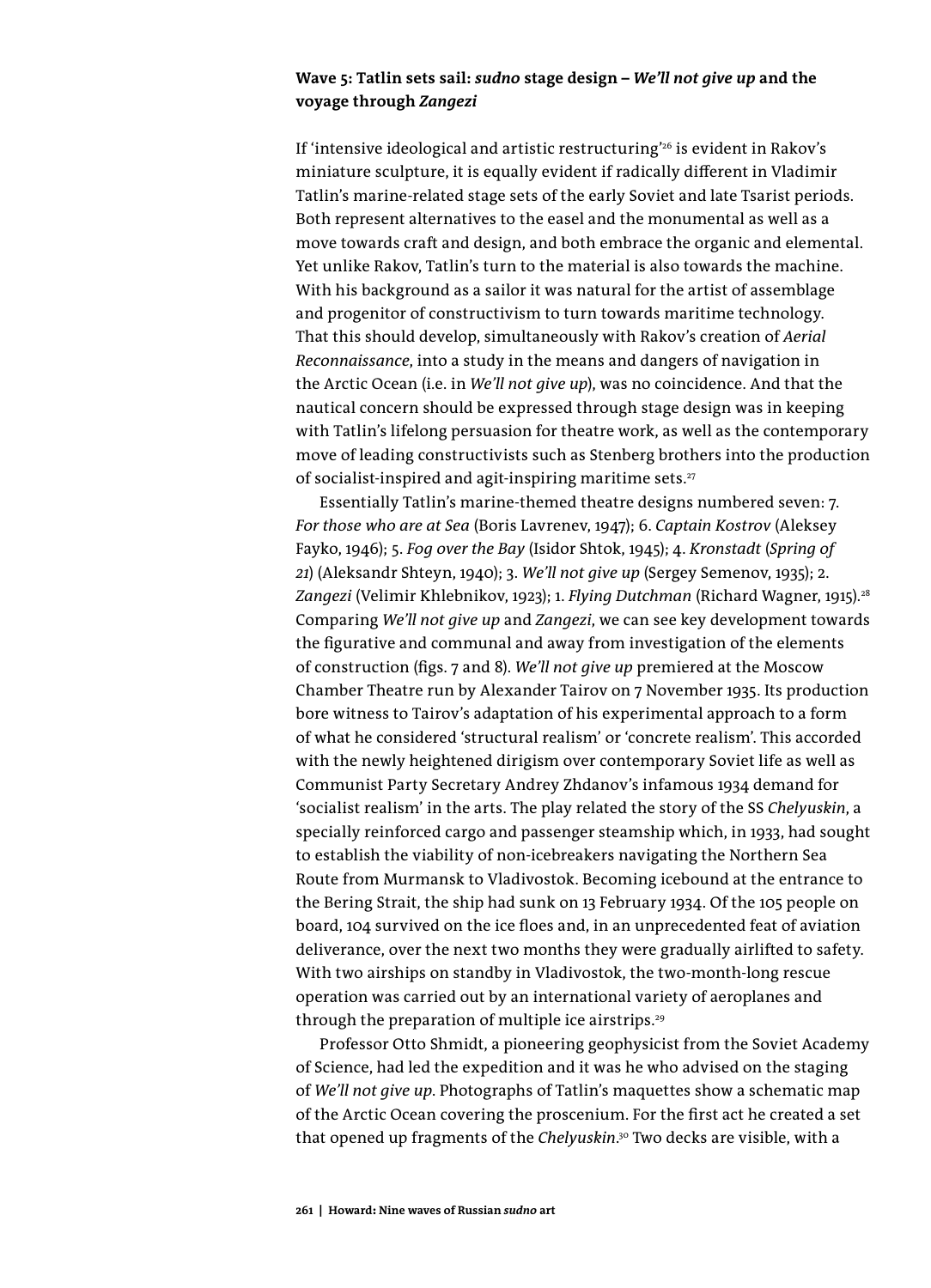cabin, wardroom, passenger lounge and outside deck complete with railings and lifebuoy. One of the next sets featured a central part of the sinking ship tilted at a slant and with a gangway leading down to the ice floe. A third set showed the camp on an ice floe that appears to disappear into the dark distance. There is thus a movement from intimate internal space to vast untamed expanse, an emphasis on the elemental power of plane and line as the partial faceted forms are dissected and defined horizontally, vertically and diagonally.

The formal qualities of Tatlin's *We'll not give up* reveal a legacy from Velimir Khlebnikov's climactic, fourth 'supersaga', *Zangezi* (1922), just as *Zangezi* itself reveals a legacy from the Futurist poet's first supersaga, *The Otter's Children* (1911–13). Both of Khlebnikov's works are an assortment of compilations, the montage of which included distinct genres, diverse contents, a variety of 'transrational' languages and an overarching sense of quest for universal spatiotemporal patterns and order. The significance of the latter was made evident by the division of the supersagas into sections entitled 'sails' (*Otter's Children*) and 'planes' (*Zangezi*). The Russian for 'sail' is *parus* which also means 'pendentive'. This double meaning is vital not least given the pendentive's symbolic and constructional role in the creation of a domed space that unifies realms of heaven and earth, the ineffable and the material. *Otter's Children* is a meditation on history, will and destiny that primarily takes the form of marine time travel. *Zangezi* follows suit, its 21 planes being assembled as a study in the waves and rhythms of history via numerical laws and word-root evolution. Its hero, Zangezi, is a mixture of the rivers Ganges and Zambezi, a god and Khlebnikov himself, a material-, sound- and wordsmith who soars above the world directing action. In Plane 10 he calls:

Em has burst into the domains of Be … Daringly shake the elders by the beard! I am Mogoguru and I ring in Em! Mightmaker of Mightmakers!



**8. Vladimir Tatlin,** *Zangezi***, 1923, maquette, wood, wire, cardboard, etc. Whereabouts unknown** (photo: *Russkoe Iskusstvo*, 1923, 2, n.p.).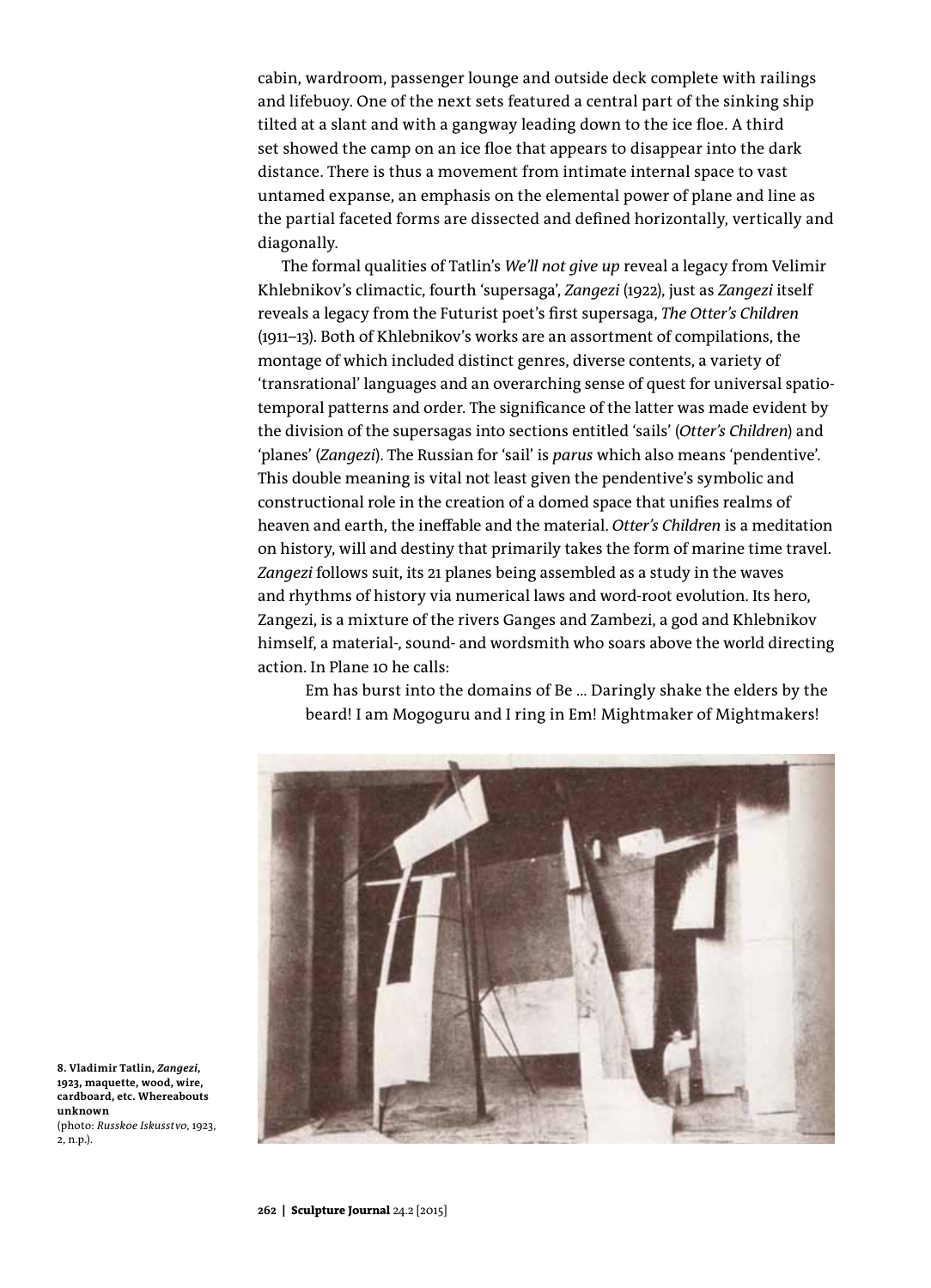To Em, that North Star of Humankind, that Pleiades staff for the ricks of our beliefs – that's where our course lies. To her the barque of centuries sails. To her the omnibus of humanity sails, proudly puffing out the sails-pendentives of state.

Given that Khlebnikov had died in 1922, Tatlin's staging of his dramatic poem in Petrograd on 9 May 1923 comprised a homage to his closest literary collaborator. His known set suggested those of *We'll not give up* but was more abstract. It is a group of seemingly flat surface planes. They are built of various materials and, in places, joined by wires. With an oversize mast, sail and rudder dominating the front of his maquette, and himself perched atop the structure and proclaiming Khlebnikov's neologisms, the effect is of Tatlin–Khlebnikov being both a lookout in a crow's nest and a god-superman transcending the bounds of sea and earth. With its dramatic sense of multidirectional movement, intersection of multiple diagonal and curved lines, use of illumination and projection, and fragmented storm-tossed aerialnautical *sudno* parts, there is much in *Zangezi* that derives from Tatlin's Monument to the Third International project, as well as his rigging-strung counter-reliefs and designs for Wagner's *Flying Dutchman*. 31

## **Wave 4: Miturich's** *Volnoviki*

The fourth wave is just a ripple and a bit of breather. As with Tatlin's *sudno* sets it is a form of organic constructivism. From the late 1910s the artist Petr Miturich, Khlebnikov's brother-in-law, had begun to posit inventions concerned with kinetics. In an interest that continued until his death in the 1950s, this led him to the design of apparatuses that would move according to a principle of wave technology which he discerned in the natural world, not least through observation of the movement of creatures such as the caterpillar, worm, tadpole, snake and fish. He called his 'mobile' objects *volnoviki*, or wavers. These comprised undulating mechanisms designed to move through an efficient system of energy production and conservation that was essentially a set of small interconnected thrusts and pauses. This 'wave-like vibration of the body or surface' was to be at the basis of his 1920s and 1930s patented designs for various forms of apparently self-propelling sudno: e.g. a fish-like boat, airship, glider and transporter.<sup>32</sup> Most were created while he was teaching at VKhUTEMAS, the Higher Artistic and Technical Workshops, Moscow's prime art school in the early Soviet period. His ultimate idea was to introduce wave dynamics to human life, not least in terms of urban planning and transport. The movement was intended to be initiated by the bulging and contracting of curved rods that ran much of the length of the inside of the elastic body and were attached to its skeletal framework at regular small intervals. The bionic elasticity of Miturich's constructions (which made it to model stage in a few cases), while rejected as impracticable at the time, anticipated later flexible transport and object designs.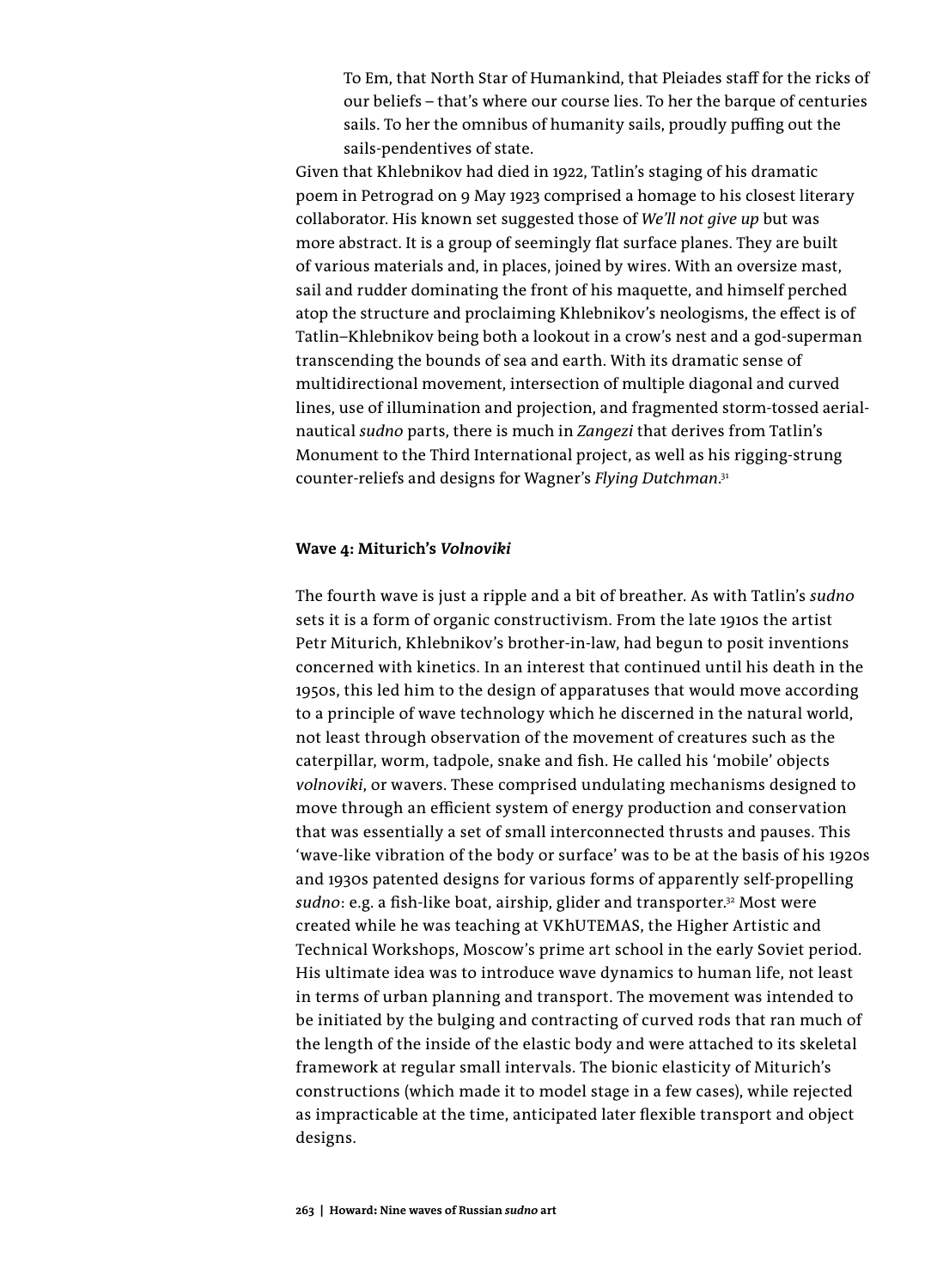## **Wave 3: Shipwreck: Izenberg's** *Steregushchiy*

Before he embarked on his material-assemblage voyage, Tatlin painted a nautical icon which also seems to be a self-portrait. In it a sailor's highlighted head and shoulders is centrally placed and surrounded on both sides by two disproportionate, calligraphic, cowed sailor figures.<sup>33</sup> With its decisive, rhythmic curved contours and empty, elliptic, blue space, the work is a highly resolved study in pictorial construction. The main sailor wears a cap, across the band of which is emblazoned most of the word 'STEREGUSHCHIY' ['Vigilant'] (it lacks the initial 'S'). The *Steregushchiy* was a destroyer built in St Petersburg in 1900. It was launched from the Russian naval base of Port Arthur, eastern China, in 1902. Attacked by a squadron of Japanese warships near the base at the start of the Russo-Japanese War, it was sunk on 10 March 1904. Legend had it that it was scuttled by two sailors opening the seacock when the ship was in danger of being captured. Four of the crew of 52 survived.

On 10 May 1911 a 5.5-metre high bronze, granite and water monument to the *Steregushchiy* heroes was ceremoniously unveiled in St Petersburg's Alexander Park. The work of sculptor Konstantin Izenberg, in collaboration with architect Aleksandr von Hohen, the monument incorporated a fountain and, on either side, two lamps given the appearance of lighthouses (fig. 9). Izenberg's bronze centrepiece is a cruciform fragment of a ship's hull, its thick edges delineated by 'riveted steel' bands. The large niche at its heart has two sailors opening the kingston valve and a porthole, through which floods bronze 'water'. Jagged swathes of this water cover the lower parts of the sailors' bodies. The hull is raggedly incised with missile abrasions. Across the top of the very broad vertical of the cross is STEREGUSHCHIY. The initial 'S' is partially missing, 'damaged' by an abrasion (fig. 10).



**9. Konstantin Izenberg,**  *Steregushchiy***, 1908–11, bronze, granite and water. St Petersburg**  (photo: Jeremy Howard)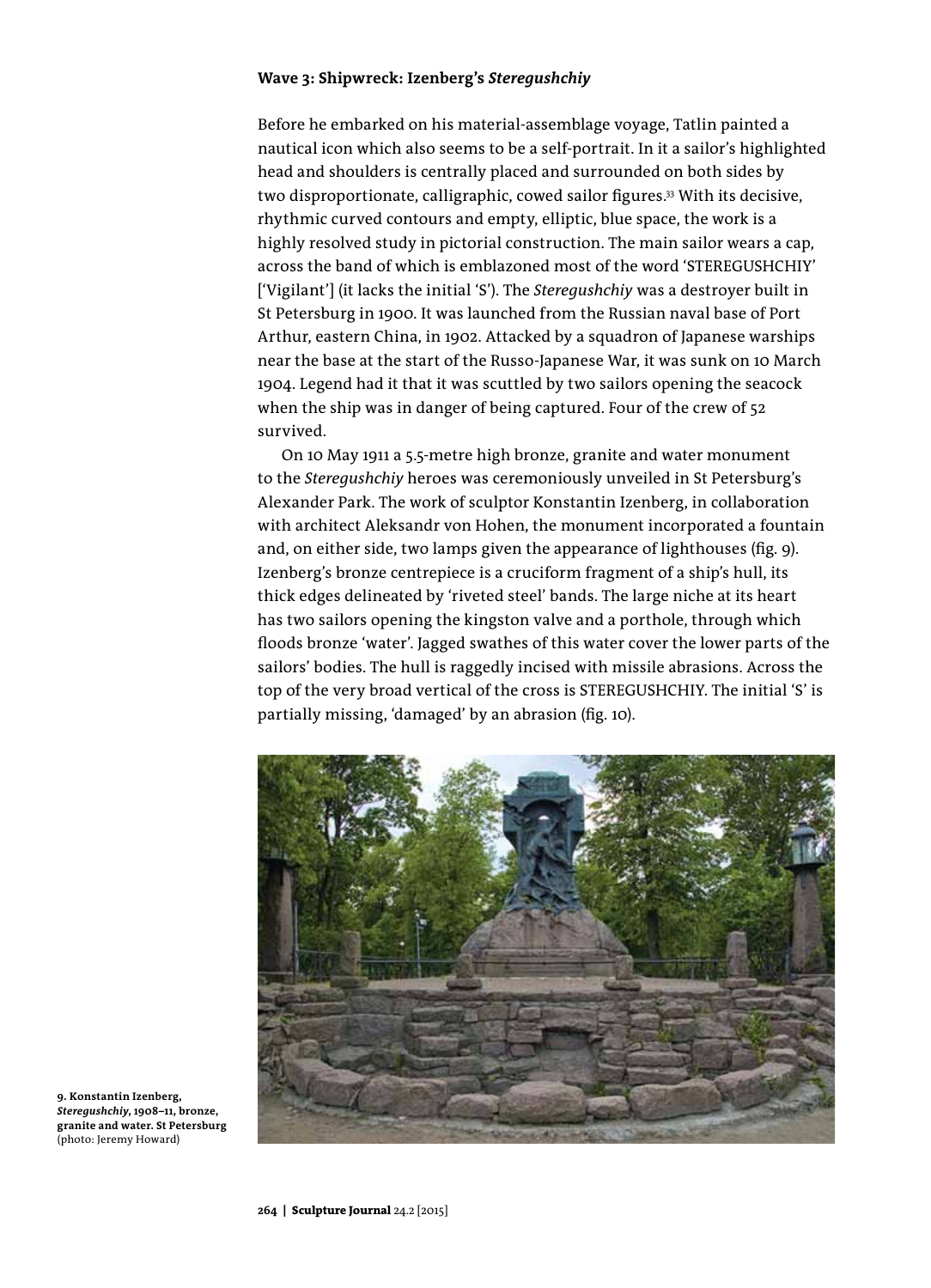

**10. Konstantin Izenberg,**  *Steregushchiy***, 1908–11, bronze, granite and water (detail). St Petersburg**  (photo: Jeremy Howard)

The ecclesiastical references in Tatlin's sailor make it a two-dimensional counterpart to Izenberg's monument. While the former rides the incoming tide of Russian neo-primitivism, the latter marks the crest of St Petersburg's Art Nouveau wave. Izenberg worked on this *Steregushchiy* commemoration from 1908 and exploited drawings of its loss that had been published in 1904.34 In many respects, as much as it celebrates heroism, it also memorializes failure and the disasters of war. Its radical form combines realist detail, fragmentation and abstract flow. As an embodiment of shipwreck, its confronting of the danger-filled human relation to the sea is a metaphor for existence.35 What we see here, then, is a sculptural encapsulation of the will of mankind at the whim of both inviolable nature and its own self-destructive drive. With its splaying, bronze cross-hull, figures and water combining with the rugged granite base and 'lighthouses', the monument artificializes materiality and mythologizes historical events. Thus, on land

prone to be soggy, it configures seafaring as a pathetic and archetypal human transgression of boundaries. Its shipwreck represents the tragedy of man's against-nature pull to ride waves he has no hope of controlling. And so with the flared Latin cross signifying death cult, its fusion with the sea reveals the folly of man's puny attempts to broach ungovernable realms. A German and Lutheran born and brought up in the family of a military physician, Izenberg died, having been ill for some time, three months after the *Steregushchiy*'s unveiling. It is the 52-year-old's swansong, his monument, his shipwreck.

### **Wave 2: Ahoy decoration of Kronstadt Naval Cathedral**

Consecrated in 1913, the St Nicholas Naval Cathedral in Kronstadt was to be the magnificent swansong of neo-Byzantinist architecture in Russia. Work on the church in the garrison port's Anchor Square began in 1901. The design was by Vasily Kosyakov, in collaboration with his brothers Vladimir and Georgy, and derived from that of Constantinople's Hagia Sofia. An elaborate Greek cross surmounted the main dome and, at a height of 70 metres, was to act as a beacon for incoming ships. The cathedral is the tallest and largest building on Kotlin, a small island (16 sq km) that lies 10 kilometres offshore towards the eastern end of the Gulf of Finland.

Paid for largely by sailors and accommodating 5,000 persons, this grand church was intended as a monument to the heroes of the Russian fleet. The aim was for a most distinctive piece of high-quality syncretic art, and

**265 | Howard: Nine waves of Russian** *sudno* **art**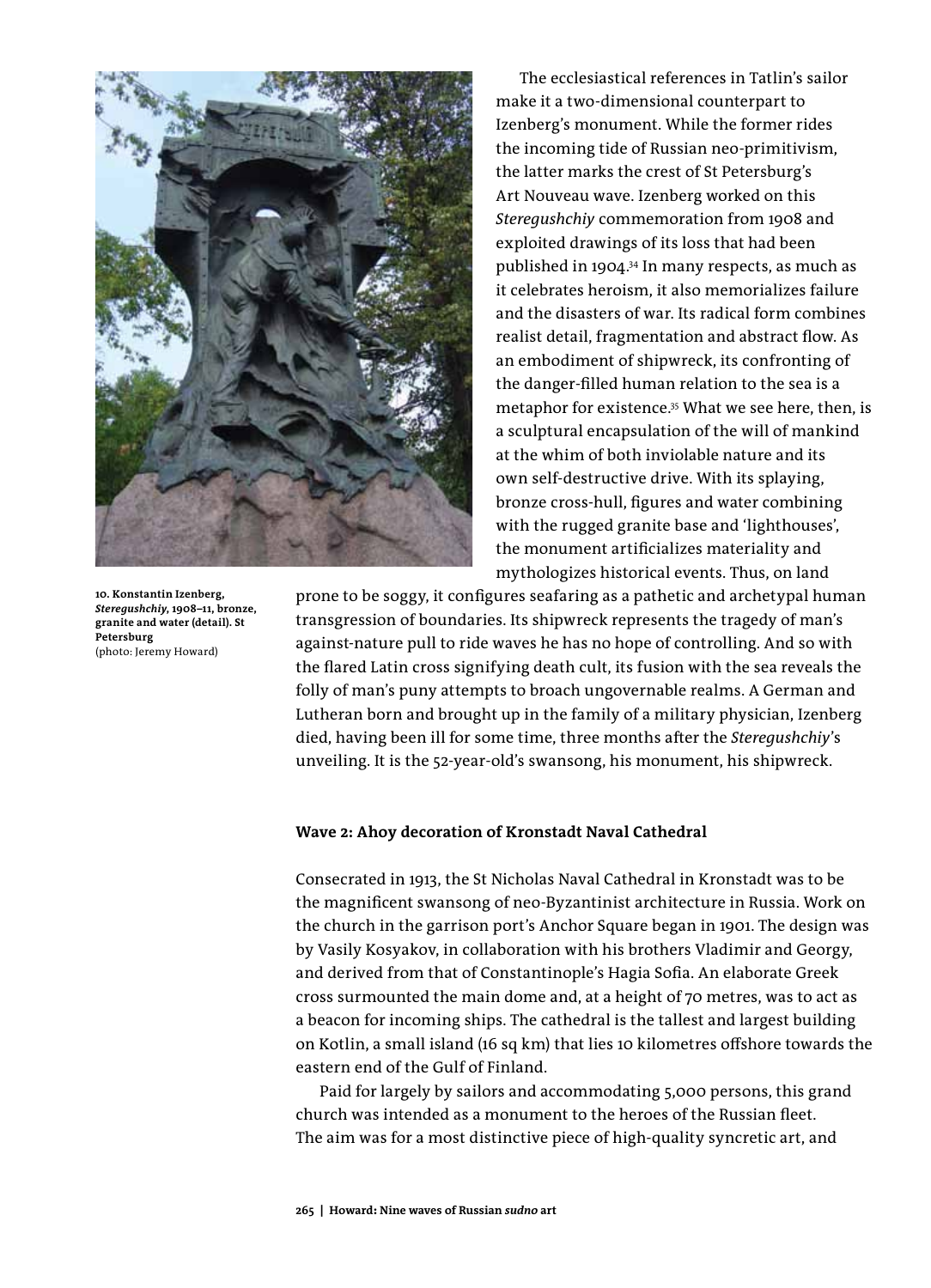as a result, the treatment, from concept to material to surface, turns the building into a panoply of modern Byzantinism. The basilica has a central nave and two side aisles covered by the dome. Around the 82-metre external circumference of the latter was a huge frieze, originally in terracotta, comprised of a repeated interlinked pattern of oars, anchor-crosses, lifebuoys and ropes. This nautical celebration was continued right down to ground level where the bronze doors were adorned with relief panels depicting anchors, fish among waves and saltires.

## **Wave 1: Ship figureheads of Nikolai Pimenov**

If the second wave that is St Nicholas's Naval Cathedral and its sculptural ornamentation set out to create a big splash, so too did the first wave, if through entirely different means. It is rare that we know the names of the carvers of the figureheads that projected from the prows of ships built before 1900, and even rarer that those names belong to leading academic sculptors of an age. Yet such is the case with a set of mid-nineteenth-century Russian figureheads. This is because around this time a sculpture studio was set up in the St Petersburg Admiralty especially for the design of figureheads for the new screw-propelled frigates, corvettes and clippers of the imperial fleet. By 1865 the studio's work was overseen by the director of the Naval Museum, then located in the west wing of the Admiralty. Collection of wooden figureheads and their plaster models began. When, in 1909, a book was published celebrating the bicentennial anniversary of the museum, it was illustrated with nine photographs of figureheads. A description described their placement at the entrance to the museum:



**11. Nikolay Pimenov,** *Alexander Nevsky***, 1861, figurehead, metal and wood. Central Naval Museum, St Petersburg** (photo: Jeremy Howard)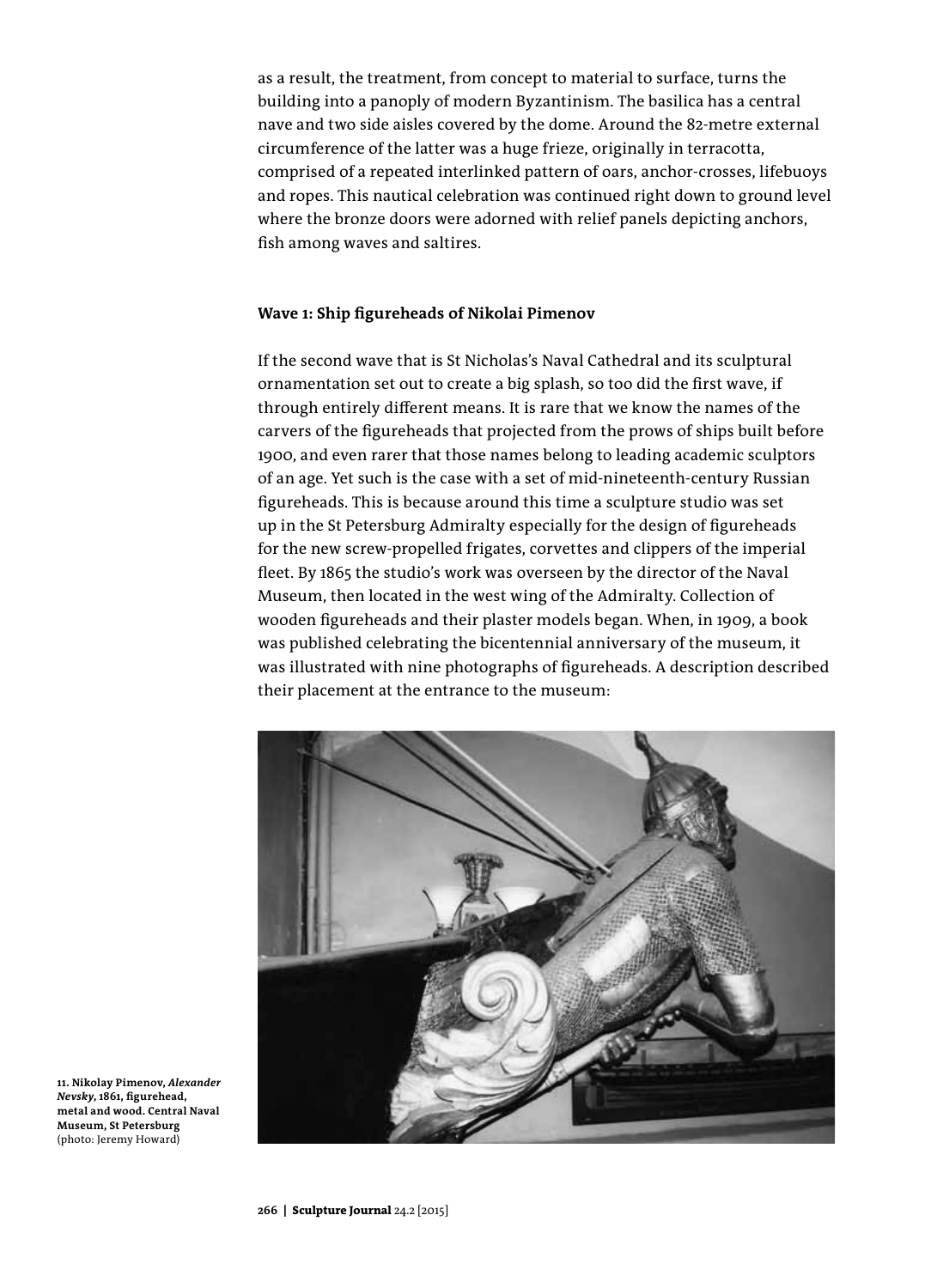In the spacious vestibule the visitor sees objects arranged around the entrance staircase … figureheads of sail- and screw-propeller steamships, each of which is a direct representation of the *sudno*'s name. Prominent among these artworks are the busts of 'Dmitry Donskoy', 'Oslyabya', 'Bogatyr', 'Vityaz', 'Bayan', 'Dzhigit' etc. The majority of them are the creations of famous Russian artists such as Mikeshin, Pimenov and others.36

As the text suggested, the figureheads were of legendary and historical figures. The photographs showed them all as male, and as mainly arms-wielding warriors. The first three images were of frigate figureheads by Nikolay Pimenov, a neoclassicist professor of sculpture at the St Petersburg Academy: *Dmitry Donskoy* (launched 1861), *Oslyabya* (launched 1860) and *Alexander Nevsky* (launched 1861) (fig. 11). *Donskoy* and *Nevsky* show a distinct resemblance to the medieval princes in chain armour that were placed around the country's most expensive monument to date, the 129-figure *Millennium of Russia* (1862) in Novgorod. However, a far greater dynamism marks the ship figures, the assertive diagonal of the upper bodies not needing clumsy, earthbound legs and instead tapering into decorative carved scrolls covering the pointed tip of the ship's bow. In the wake of the Tsarist regime's appalling failure in the Crimean War, Pimenov's figureheads were princes named after the mighty rivers that marked their domains and victories. Made from lightweight metal (sheets and webbing) and wood, and covered in silver and gold paint, they were designed to cut a new dash through the breakers of the Baltic and Black seas, of Russian history… and into the future. By the 1870s they were out of date and museum pieces. The ninth wave's concrete test tank saw to that.

# **Coda**

Ei, Ukhnem! Ei, Ukhnem! Eshche razik, eshche da raz! Yo, heave ho! Yo, heave ho! Once more, still once more. Song of the Volga Boatmen

I dedicate this article to the students of my 'Ship' course in St Andrews, and in commemoration of our epic seminar, surrounded by seabirds and shipwrecks in the lighthouse of the Isle of May, Firth of Forth.

1. *Sudno* is a Russian word of Slavic origin, meaning vessel or craft. It also means chamber-pot. Its etymology suggests both judgement and making.

2. For a complementary, chronologically forwardprogressing, interpretation of the arks of modern Russian art history, see Jeremy Howard, *East European* 

*Art*, Oxford, Oxford University Press, 2006, pp. 74–95.

3. Concerning Permar's practice of 'art of place' and for a record of *Emplacements*, see her website: http://www.roxanepermar.com/ (accessed 13 March 2015). Based in the Shetland Islands, and principally concerned with how communities are shaped, Permar continues to

regularly explore maritime themes in her participatory art practice. Together with Francoise Dupré, she was responsible for the initial conception of *Emplacements*, with New Holland being one in a series of correlated events led by the two artists.

4. I believe this to be *Ship 13* by Vladimir Markovich, though enquiries to date have proved inconclusive.

5. Gail Pearce, 'Emplacement curation', *History and Theory, Bezalel*, 4, 2007, https://bezalel.secured. co.il/zope/home/en/1173510036/ pearce\_en (accessed 12 March 2015). For photographs of the installation, see http://www.gailpearce.com/